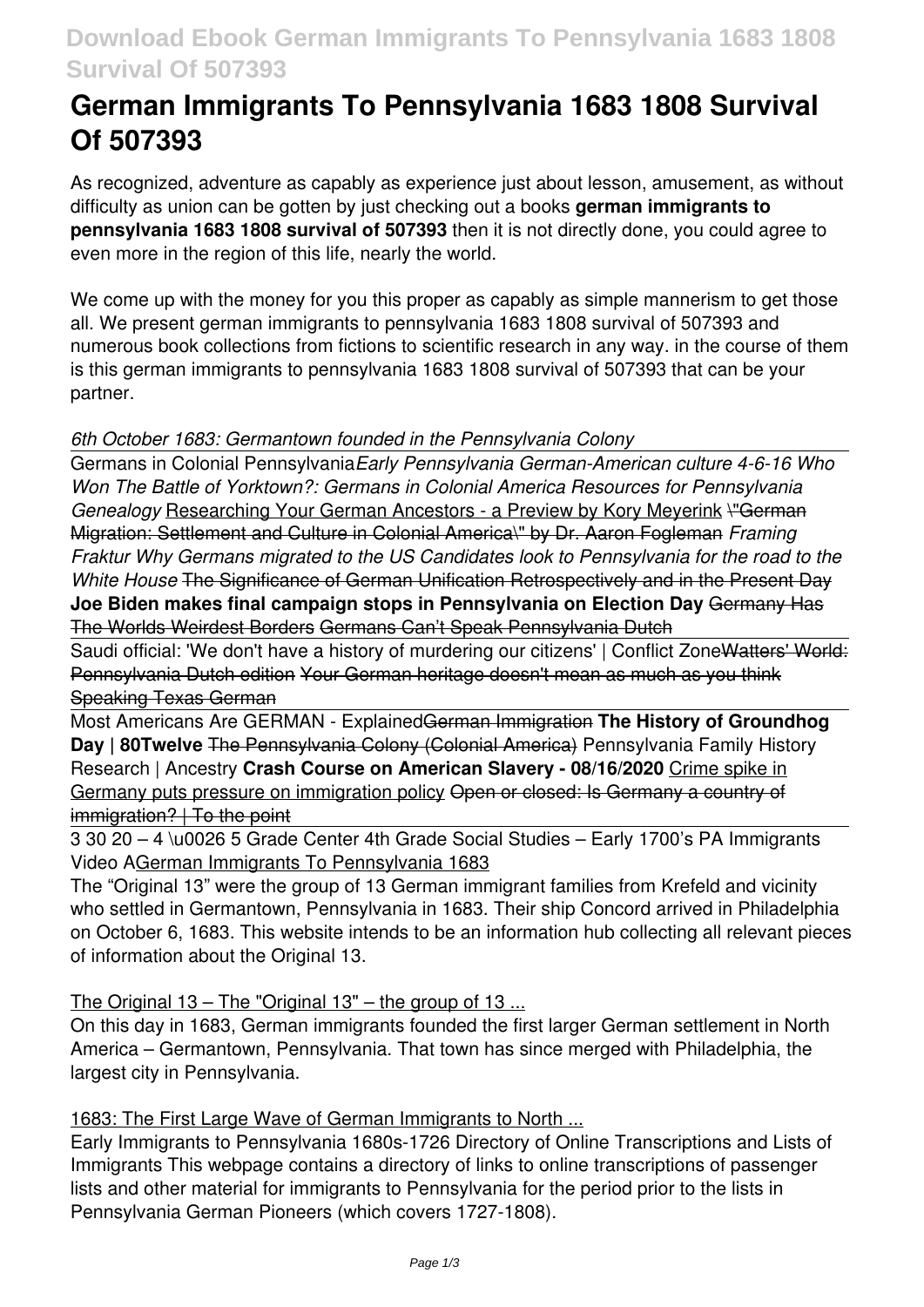# **Download Ebook German Immigrants To Pennsylvania 1683 1808 Survival Of 507393**

### Early Immigrants to Pennsylvania 1680s-1726

Exploring Diversity in Pennsylvania History www.hsp.org. German Settlement in Pennsylvania An Overview. In 1683, a group of Quakers and Mennonites from the Krefeld region of the Rhineland founded the city of Germantown, the first recorded German settlement in the English colonies. Mennonites were religious dissenters who believed in adult baptism and absolute pacifism.

# German Settlement in Pennsylvania An Overview

The first American region in which large numbers of Germans settled was Pennsylvania. Germantown, near what is now Philadelphia, was the first of many permanent German settlements in the British colonies—many of which had the same name. After Germantown was founded in 1683, German immigration to Pennsylvania grew more rapidly.

# German immigrants » Immigration to the United States

Germantown, the first intentional German-speaking community in America, was laid out in 1683, a mile-long section of an Indian trail some six miles northwest from Philadelphia. The first German settlers—13 families—arrived that October on the ship Concord.

# The Germans Have Landed | Christian History Magazine

Early German immigrants to the United States (1683-1820) settled mainly in Pennsylvania. Those in the second wave of migration (1820-1871) often settled in Ohio, Wisconsin, Indiana, Missouri, and Texas. During the third wave (1871-1914), many German immigrants settled in New York City, Chicago, St. Louis, or other large cities.

### Germany Emigration and Immigration • FamilySearch

the number of German immigrant family groups that were counted on the ship called: "Concord". These 13 families were german settlers, whose most noted stop on their long journey was Philadelphia, Pennsylvania... after which

#### What Is "The Original 13"?

The devastation of the Thirty Years' War (1618–1648) and the wars between the German principalities and France caused some of the immigration of Germans to America from the Rhine area. Members of this group founded the borough of Germantown, in northwest Philadelphia County, Pennsylvania, in 1683. They settled on land sold to them by William Penn. ...

#### Pennsylvania Dutch - Wikipedia

The tide of German immigration to Pennsylvania swelled between 1725 and 1775, with immigrants arriving as redemptioners or indentured servants. By 1775, Germans constituted about one-third of the population of the state. German farmers were renowned for their highly productive animal husbandry and agricultural practices.

#### German Americans - Wikipedia

1724, Christopher Sauer (Sower), his wife, and young son left Germany for an uncertain life in the colony of Pennsylvania. Twenty-six years later, Gottlieb Mittelberger made the same journey, landing in Philadelphia in 1750. Both men came from the same area and traveled to the same colony and both men left written accounts of their experiences.

#### German Immigration - Historical Society of Pennsylvania

In the year 1683, Dutch and German people in religious minorities purchased land in